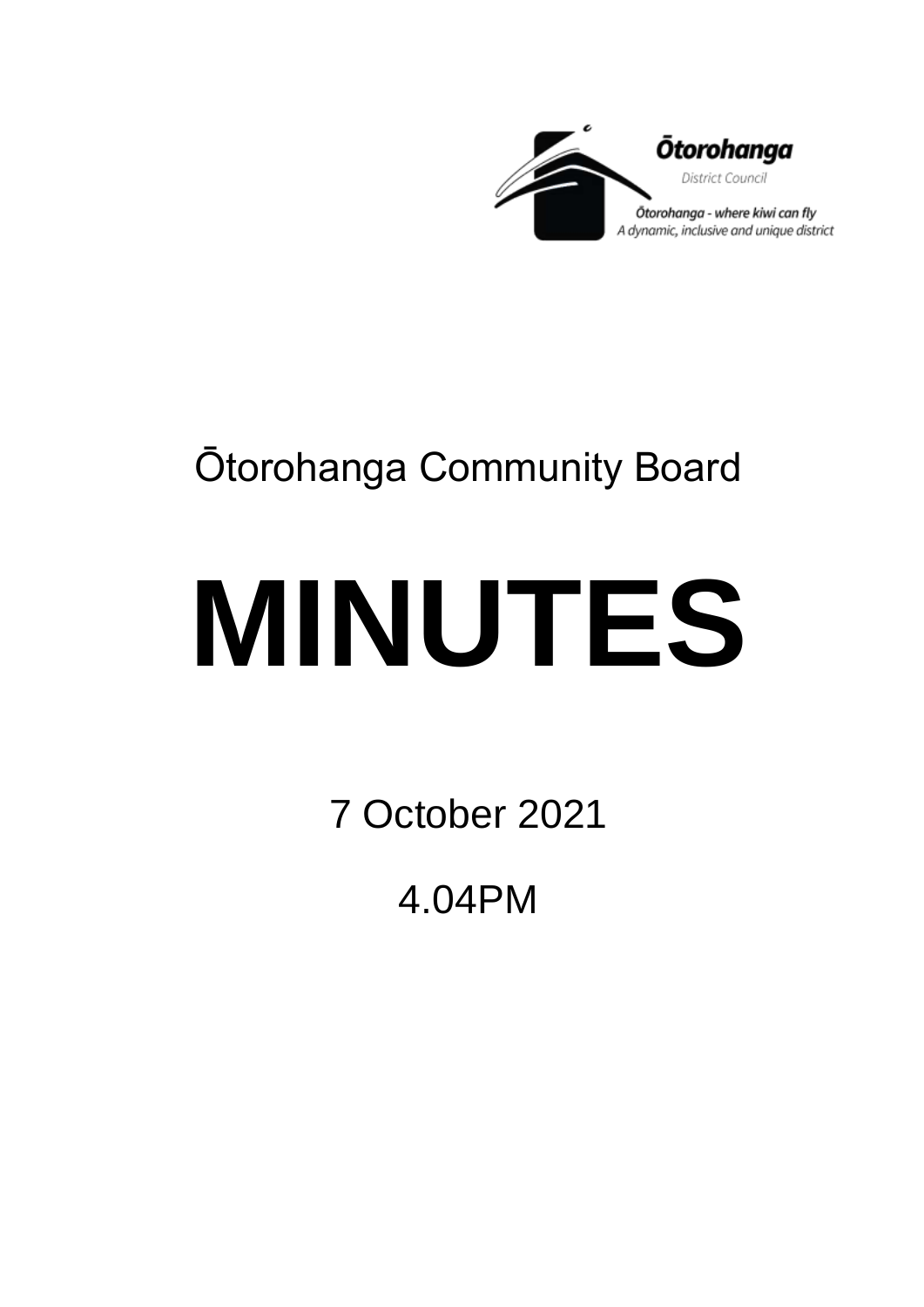#### **ŌTOROHANGA COMMUNITY BOARD**

7 October 2021

Minutes of an Ordinary meeting of the Ōtorohanga Community Board held via Zoom on Thursday 7 October 2021 commencing at 4.04pm.

#### Tanya Winter **CHIEF EXECUTIVE**

### **MINUTES**

## **ORDER OF BUSINESS: ITEM PAGE PRESENT 1 IN ATTENDANCE 1 APOLOGIES 1 DECLARATION OF INTEREST 1 PUBLIC FORUM CONFIRMATION OF MINUTES – ŌTOROHANGA COMMUNITY BOARD 2 SEPTEMBER 2021 1 1 ITEM 79 CHAIRPERSONS REPORT – VERBAL 1 ITEM 80 RESOLUTION TO EXCLUDE THE PUBLIC 1 PUBLIC READMITTED TO MEETING 2 BOARD MEMBER UPDATE 2**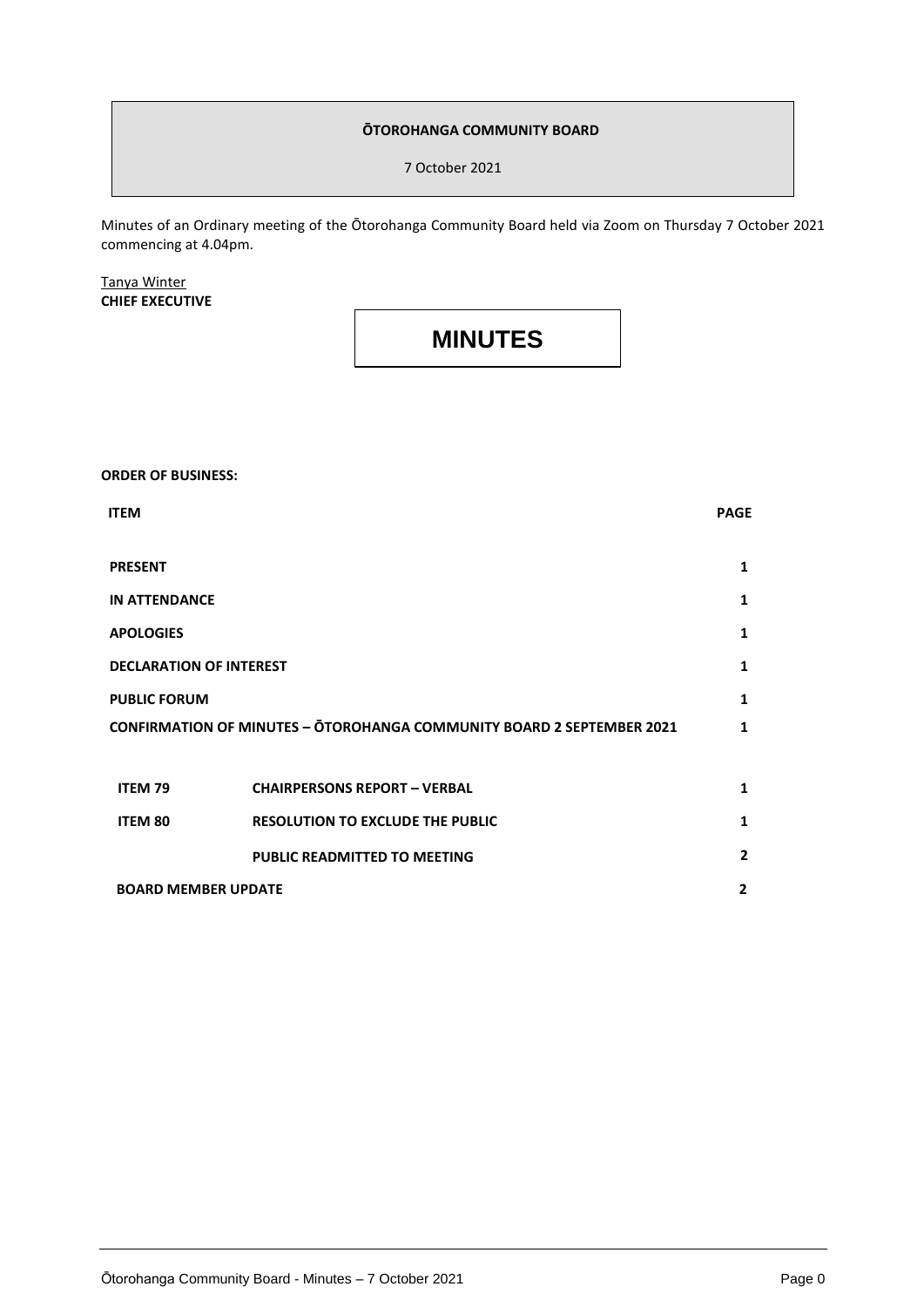#### **PRESENT**

Mr. N Gadd (Chair), Cr. K Christison, Cr. R Dow, Mr. P Coventry, Mr. A Buckman, Mrs. K Brown-Merrin.

#### **IN ATTENDANCE**

Ms. T Winter (Chief Executive), Mr. M Lewis (Acting Group Manager Engineering & Assets), Mr. A Loe (Group Manager Regulatory & Growth), Mr. G Bunn (Group Manager Business Enablement), Ms. T Ambury (Manager Property), Mr. J le Fleming (Acting Manager Services).

#### **APOLOGIES**

No apologies were received.

#### **DECLARATION OF INTEREST**

The Chair asked members whether they had any declarations of conflicts of interest.

No declarations of conflicts of interest were received.

#### **PUBLIC FORUM**

No members of the public were present at the commencement of the meeting.

#### **CONFIRMATION OF MINUTES**

**Resolved** that the Minutes of the meeting of the Ōtorohanga Community Board held on 2 September 2021, as circulated be approved as a true and correct record of that meeting and the recommendations contained therein be adopted.

#### **MR. COVENTRY / COUNCILLOR CHRISTISON**

#### **ITEM 79 CHAIRPERSONS**

The Chair highlighted it has been a 'strange' few weeks with lockdown back in place.

**Resolved** that the Chairperson's report be received. **MR. COVENTRY / MR. BUCKMAN**

#### **ITEM 80 RESOLUTION TO EXCLUDE THE PUBLIC**

#### **Resolved;**

**a)** that the public be excluded from the following parts of the proceedings of this meeting, namely,

#### **ITEM 81 AWARDING OF LEASE FOR 88 MANIAPOTO STREET, ŌTOROHANGA**

**b)** The general subject of each matter to be considered while the public is excluded, the reason for passing this resolution in relation to each matter, and the specific grounds under section 48(1) of the Local Government Official Information and Meetings Act 1987 for the passing of this resolution are as follows:

| <b>General Subject of each Matter</b><br>to be Considered | <b>Reason for Passing this</b><br>Resolution in relation to each<br>matter | Ground(s) under section 48(1) for<br>the Passing of this Resolution |
|-----------------------------------------------------------|----------------------------------------------------------------------------|---------------------------------------------------------------------|
| Awarding of Lease for 88                                  | Good reason to withhold exists                                             | Section $48(1)(a)$                                                  |
| Maniapoto Street, Ōtorohanga                              | under section 7                                                            |                                                                     |

**c)** This resolution is made in reliance on section 48(1)(a) of the Local Government Official Information and Meetings Act 1987 and the particular interest or interests protected by section 6 or section 7 of that Act, which would be prejudiced by the holding of the whole or the relevant part of the proceedings of the meeting in public are as follows: